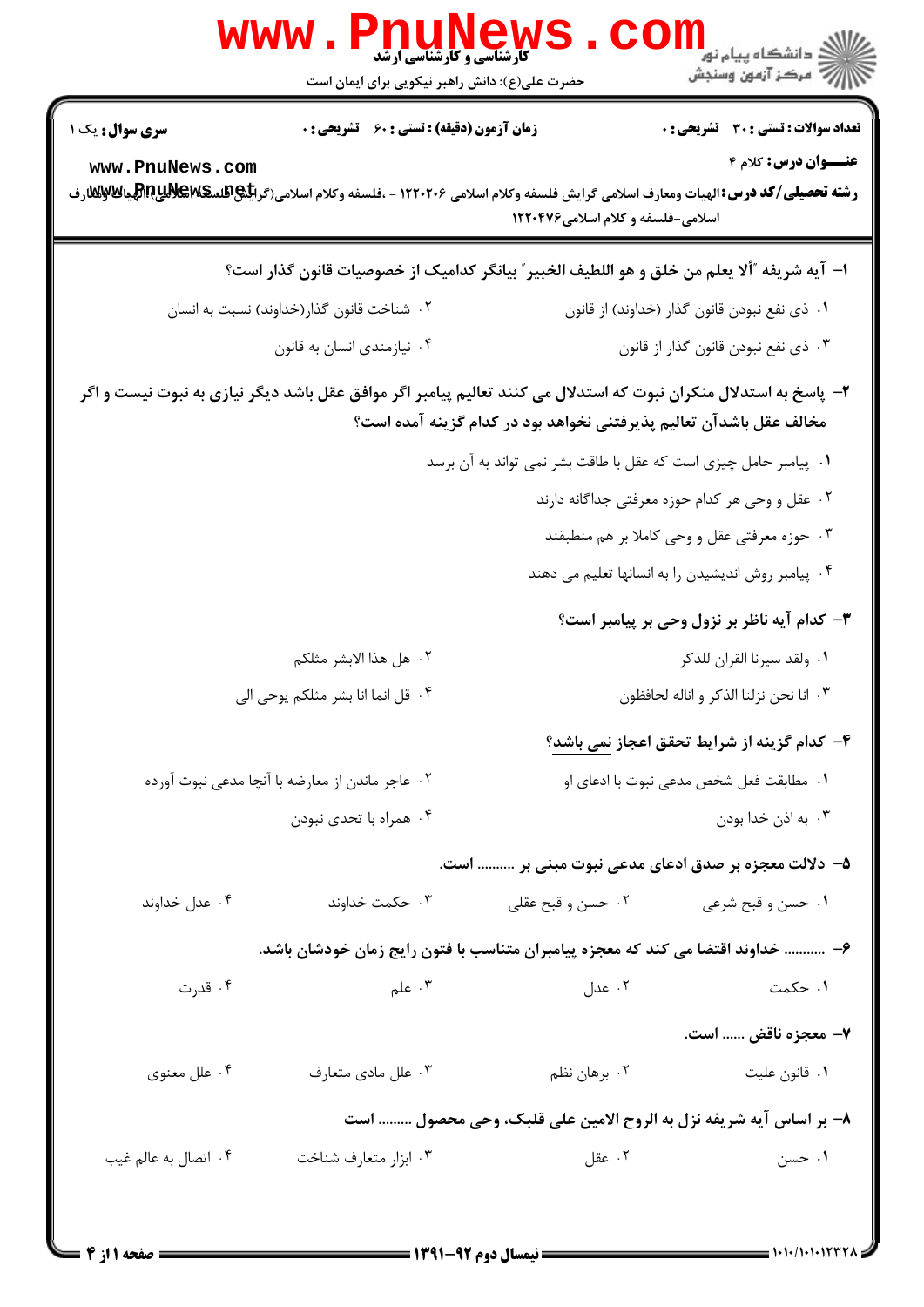|                                           | <b>www.Pnt</b><br><b>کارشناسی و کارشناسی ارشد</b><br>حضرت علی(ع): دانش راهبر نیکویی برای ایمان است                                                                                                   |                                                                                      | ري دانشگاه پيام نور<br>ا <mark>ر</mark> ≫ مرکز آزمهن وسنجش                 |  |  |  |
|-------------------------------------------|------------------------------------------------------------------------------------------------------------------------------------------------------------------------------------------------------|--------------------------------------------------------------------------------------|----------------------------------------------------------------------------|--|--|--|
| <b>سری سوال : ۱ یک</b><br>www.PnuNews.com | زمان آزمون (دقیقه) : تستی : 60 ٪ تشریحی : 0<br><b>رشته تحصیلی/کد درس: ا</b> لهیات ومعارف اسلامی گرایش فلسفه وکلام اسلامی ۱۲۲۰۲۰۶ - ،فلسفه وکلام اسلامی(گرا <b>یاچاهلهیآلا)پایالا)پایالا)</b> پایا با | اسلامی-فلسفه و کلام اسلامی۱۲۲۰۴۷۶                                                    | <b>تعداد سوالات : تستی : 30 ٪ تشریحی : 0</b><br><b>عنــوان درس:</b> کلام ۴ |  |  |  |
|                                           | ۹- بر اساس کدام گزینه می توان نظریه شخصیت باطنی و وحی را مردود دانست؟                                                                                                                                |                                                                                      |                                                                            |  |  |  |
|                                           |                                                                                                                                                                                                      |                                                                                      | ۰۱ نزول وحی بر پیامبران در اوج هوشیاری و فعالیت                            |  |  |  |
|                                           |                                                                                                                                                                                                      |                                                                                      | ۰۲ پیامبران را قاصر ندانستن                                                |  |  |  |
|                                           |                                                                                                                                                                                                      |                                                                                      | ۰۳ پیامبران را در جهل مرکب ندانستن                                         |  |  |  |
|                                           |                                                                                                                                                                                                      | ۰۴ پذیرش نظریه شخصیت باطنی به انکار دین منتهی می شود.                                |                                                                            |  |  |  |
|                                           | ∙ا− این جمله که ″عصمت لطفی از ناحیه خداوند است که با بودن آن، انگیزه ترک طاعت و ارتکاب معصیت با حفظ قدرت بر آن<br>دو، منتفی می شود" ناظر بر کدام گزینه است؟                                          |                                                                                      |                                                                            |  |  |  |
|                                           | ۰۲ سبب الهی برای تحقق عصمت                                                                                                                                                                           |                                                                                      | ٠١ تعريف عصمت                                                              |  |  |  |
|                                           | ۰۴ شرايط عصمت                                                                                                                                                                                        |                                                                                      | ۰۳ انگیزه عصمت                                                             |  |  |  |
|                                           |                                                                                                                                                                                                      | 1۱– عصمت از کذب، ذیل کدام مرتبه از مراتب عصمت پیامبران قرار می گیرد؟                 |                                                                            |  |  |  |
|                                           | ۰۲ عصمت از خطا در تطبیق شریعت                                                                                                                                                                        | ۰۱ عصمت در عمل به شریعت                                                              |                                                                            |  |  |  |
|                                           | ۰۴ عصمت در دریافت ابلاغ وحی                                                                                                                                                                          | ۰۳ عصمت از خطا در امور عادی                                                          |                                                                            |  |  |  |
|                                           | ۱۲- در بین علمای شیعه چه کسی سهو در تطبیق شریعت را برای پیامبران جایز دانسته است؟                                                                                                                    |                                                                                      |                                                                            |  |  |  |
| ۰۴ علامه حلی                              | ۰۳ سید مرتضی                                                                                                                                                                                         | ۰۲ شیخ صدوق                                                                          | ۰۱ شیخ طوسی                                                                |  |  |  |
|                                           |                                                                                                                                                                                                      | <b>۱۳</b> - منبع تعیین شروط امامت نزد اهل سنت کدام گزینه است؟                        |                                                                            |  |  |  |
|                                           | ۰۲ قرآن کريم                                                                                                                                                                                         |                                                                                      | ۰۱ سنت نبوی (ص)                                                            |  |  |  |
|                                           | ۰۴ نصوص شرعی                                                                                                                                                                                         |                                                                                      | ۰۳ استحسانات و اعتبارات عقلایی                                             |  |  |  |
|                                           |                                                                                                                                                                                                      |                                                                                      | <b>۱۴</b> – به اعتقاد امامت، استمرار وظایف نبوت است.                       |  |  |  |
| ۰۴ زیدیه                                  | ۰۳ کرامیه                                                                                                                                                                                            | ۰۲ معتزله                                                                            | ۰۱ شیعه امامیه                                                             |  |  |  |
|                                           |                                                                                                                                                                                                      | 1۵– منظور پیامبر(ص) از "امر" در عبارت "الامر الی الله یضعه حیث یشاء" کدام گزینه است؟ |                                                                            |  |  |  |
| ۰۴ عصمت                                   | ۰۳ جهاد                                                                                                                                                                                              | ۰۲ نبوت                                                                              | ۰۱ حکومت و امامت                                                           |  |  |  |
|                                           |                                                                                                                                                                                                      | ۱۶– آيه شريفه ″ اولئک الذين هدي الله فبهداهم اقتده″مربوط به کدام گزينه است؟          |                                                                            |  |  |  |
| ۰۴ عصمت انبياء                            | ۰۳ هدایت عامه                                                                                                                                                                                        | ۲. هدایت تکوینی                                                                      | ۰۱ هدایت تشریعی                                                            |  |  |  |
|                                           |                                                                                                                                                                                                      |                                                                                      |                                                                            |  |  |  |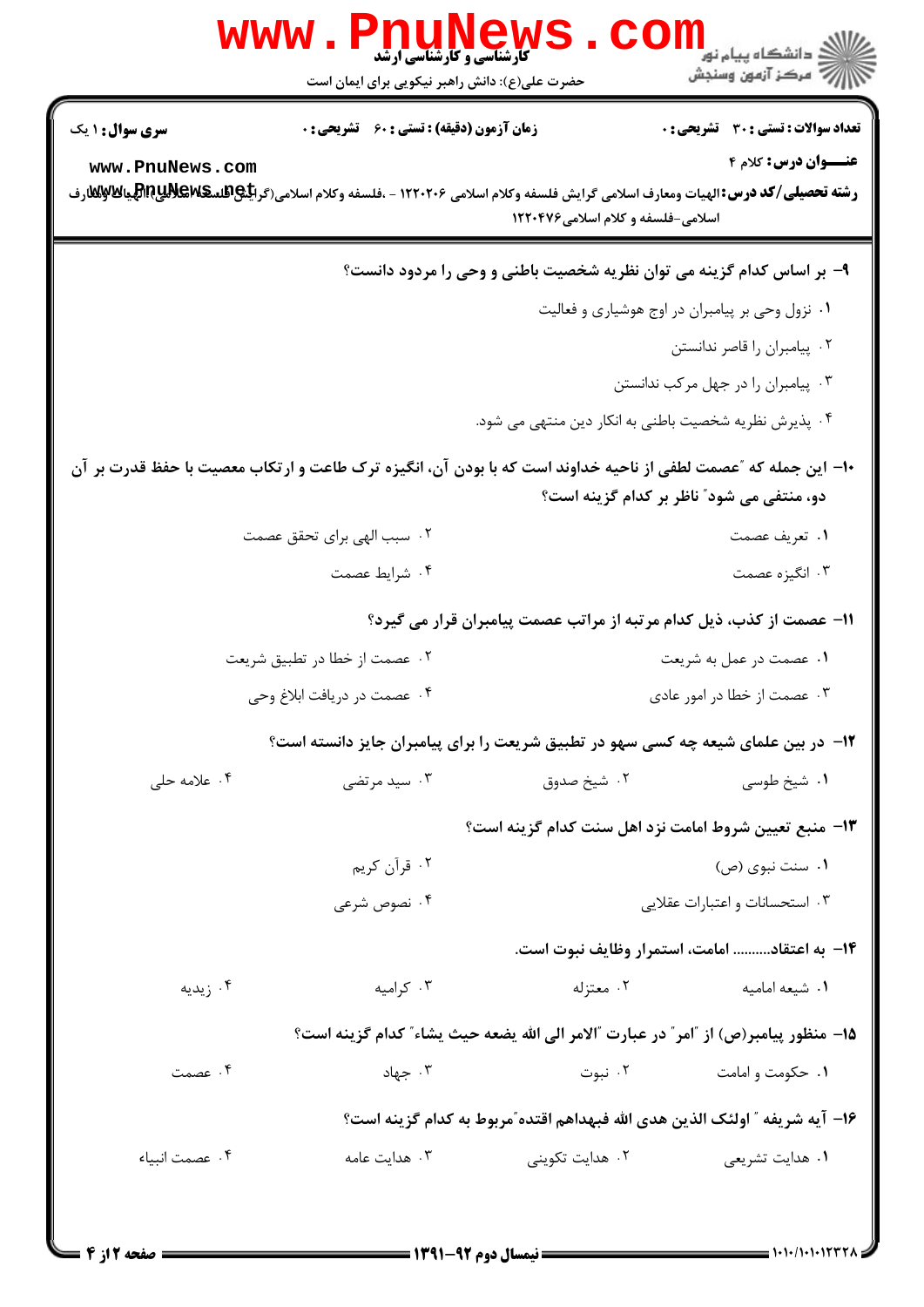|                                           | <b>www.rnunew</b><br><b>گارشناسی و کارشناسی ارشد</b><br>حضرت علی(ع): دانش راهبر نیکویی برای ایمان است |                                   | ڪ دانشڪاه پيا <sub>م</sub> نور ■<br>/> مرڪز آزمون وسنڊش                               |  |  |
|-------------------------------------------|-------------------------------------------------------------------------------------------------------|-----------------------------------|---------------------------------------------------------------------------------------|--|--|
| <b>سری سوال :</b> ۱ یک<br>www.PnuNews.com | <b>زمان آزمون (دقیقه) : تستی : 60 ٪ تشریحی : 0</b>                                                    | اسلامی-فلسفه و کلام اسلامی۱۲۲۰۴۷۶ | تعداد سوالات : تستى : 30 - تشريحي : 0<br><b>عنـــوان درس:</b> کلام ۴                  |  |  |
|                                           |                                                                                                       |                                   | ۱۷- کدام گزینه از دلایل شیعه امامیه برای اثبات وجوب عصمت در امام است؟                 |  |  |
|                                           | ۰۲ زمامدار مردم در امور دنیوی                                                                         |                                   | ٠١ حافظ شريعت بودن                                                                    |  |  |
|                                           | ۰۴ اجماعاهل حل و عقد بر وجوب عصمت در امام                                                             |                                   | ۰۳ اجماع امت اسلامی بر وجوب عصمت در امام                                              |  |  |
|                                           |                                                                                                       |                                   | 18– كدام آيه شريفه لزوم عصمت امام را بيان مي كند؟                                     |  |  |
|                                           | ۲. وجئنابک علی هولاء شهيداً                                                                           |                                   | ٠١. يوم ندعواكل اناس بامامهم                                                          |  |  |
|                                           | ۰۴ اطیعوالله و اطیعوا الرسول و اولی الامرمنکم                                                         |                                   | ۰۳ ویتخذمنکم شهداء                                                                    |  |  |
|                                           |                                                                                                       |                                   | ۱۹– به عقیده فخررازی منظور از اولی الامر  هستند.                                      |  |  |
|                                           | ۰۲ حاکمان جامعه اسلامی                                                                                |                                   | ۰۱ اهل حل و عقد                                                                       |  |  |
|                                           | ۰۴ حکما                                                                                               |                                   | ۰۳ فلاسفه                                                                             |  |  |
|                                           | +۲- بعد از رحلت پیامبر(ص) اولین اختلاف بزرگ که بین مسلمانان بروز کرد، اختلاف در مسئله  بود.           |                                   |                                                                                       |  |  |
| ۰۴ صرفه                                   | ۰۳ عدل                                                                                                | ۰۲ امامت و خلافت                  | ۰۱ قضا و قدر                                                                          |  |  |
|                                           |                                                                                                       |                                   | <b>۲۱</b> – کدام آیه در قرآن کریم به آیه ولایت معروف است؟                             |  |  |
|                                           |                                                                                                       |                                   | ٠١. الله ولي الذين آمنو                                                               |  |  |
|                                           |                                                                                                       |                                   | ۰۲ والله هوالولي                                                                      |  |  |
|                                           |                                                                                                       |                                   | ٠٣ انما وليكم الله و رسوله و الذين امنو الذي يقيمون الصلوه و يؤتون الزكوه و هم راكعون |  |  |
|                                           |                                                                                                       |                                   | ۰۴ هنالک الولايه لله الحق                                                             |  |  |
|                                           |                                                                                                       |                                   | ٢٢–  كدام گزينه از علائم ظهور حضرت مهدي(عج) مي باشد؟                                  |  |  |
| ۰۴ لشکر انقلابی جهانی                     | ۰۳ تکامل صنایع                                                                                        | ۰۲ قتل نفس زکیه                   | ۰۱ آمادگی جهان                                                                        |  |  |
|                                           |                                                                                                       |                                   | ٢٣- كدام آيه شريفه بيانگر دليل وقوع رجعت است؟                                         |  |  |
|                                           | ٠٢ وحشر ناهم فلم نغادر منهم احداً                                                                     |                                   | ٠١. يوم نحشر من كل امه فوجأ                                                           |  |  |
|                                           | ۰۴ ونحشرهم يوم القيامه اعمى                                                                           |                                   | ٠٣ واذا الوحوش حشرت                                                                   |  |  |
|                                           |                                                                                                       |                                   |                                                                                       |  |  |